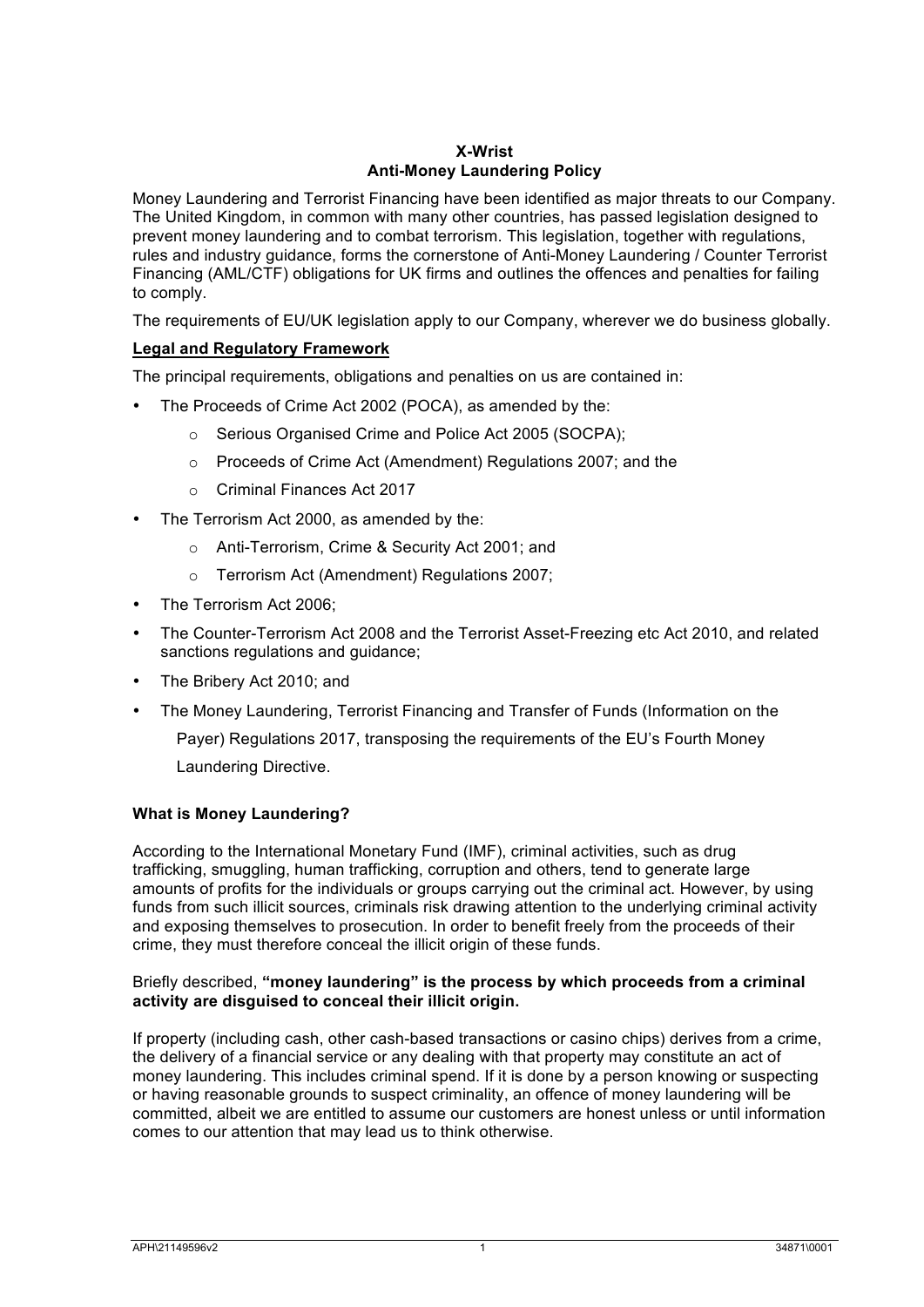### **What is Financing of Terrorism?**

Terrorist financing involves the solicitation, collection or provision of funds with the intention that they may be used to support terrorist acts or terrorist organisations. In the case of money laundering, the funds are always of an illicit origin whereas in the case of terrorist financing, the funds can originate from either illicit or legal sources. The primary goal of persons involved in the financing of terrorism is therefore not necessary to conceal the sources of the funds as in money laundering but to conceal both the funding activity and the nature of the funded activity.

The techniques used to both launder money and to finance terrorist activities/terrorism can be similar. However, there are also important differences to be aware of between money laundering and terrorist financing. In particular, often only small amounts of money are required to commit individual acts of terrorism, making it more difficult to track terrorist property. Further, terrorists can be funded from legitimate sources of wealth, and it can therefore be difficult to identify the stage at which they become terrorist property. Casinos must maintain heightened vigilance to ensure that any suspicions of a terrorist link to funds are reported appropriately. Any suspicious activity must be reported to the MLRO, to allow the MLRO to consider whether to make a report to the appropriate law enforcement agencies.

### **Compliance**

The Company will utilise the HM Treasury's National Risk Assessment to establish and maintain a Risk-Based Approach towards assessing and managing the money laundering and terrorist financing risks. Additionally, it will:

- Establish and maintain risk-based Customer Due Diligence (CDD), identification verification, including Enhanced Due Diligence (EDD) for those customers presenting higher risk, such as Politically Exposed Persons (PEPs);
- Establish and maintain risk-based systems and procedures to monitor and control ongoing customer activity and transactions;
- Establish procedures for reporting suspicious activity internally and to the relevant law enforcement authorities as appropriate;
- Establish procedures for identifying individuals subject to UK, EU or UN sanctions, avoiding or terminating any business relationship with such individuals, and making reports to HM Treasury and law enforcement authorities as appropriate, as well as identifying individuals subject to other sanctions regimes and appropriately risk assessing any business relationship with such persons:
- Maintain appropriate records:
- Provide regular training and awareness for all relevant employees; and
- Make provision for appropriate management information and for reporting to Senior Management.

# **General**

The Board of X-Wrist is committed to complying with its statutory and regulatory obligations to prevent money laundering and terrorist financing. Positive management action is exercised in order to minimise the risk of the Company being used for the purposes of laundering money or spending funds associated with criminal activity and policies and procedures developed and implemented in compliance with the legal and regulatory framework. The Company files appropriate reports with the National Crime Agency (NCA) if the conduct of a customer or third party such as a remitter of funds causes suspicion as to their involvement in illegal activities and/or a transaction is suspicious. Consideration is also given to whether to terminate the Club's business relationship with such customers. Any continuing association is undertaken after consultation and in conjunction with the relevant authorities and is handled in a way that avoids risk to the investigating agency and the investigation.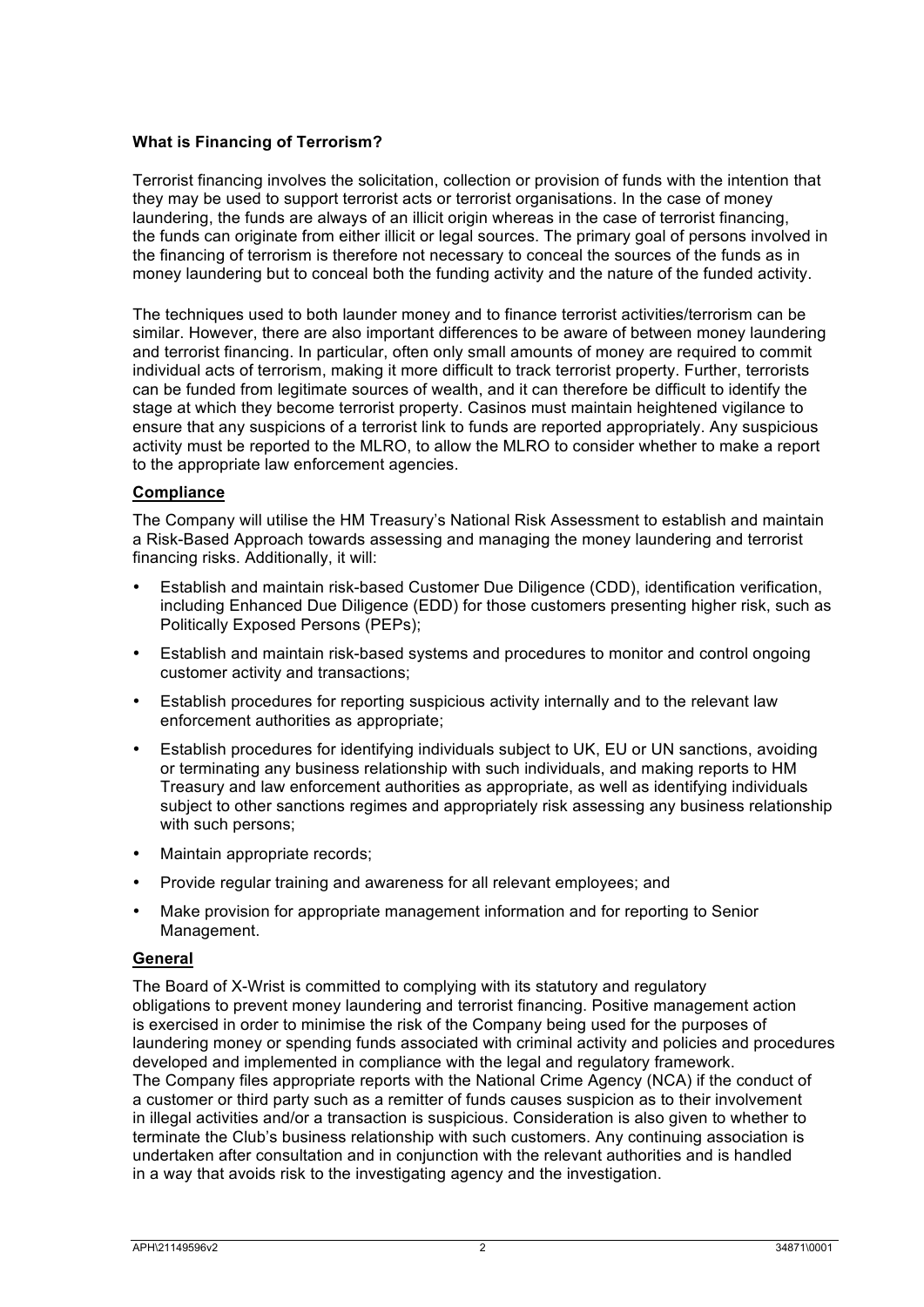# **Procedures will be maintained to ensure that:**

- The identities of all relevant customers, with whom we have a business relationship, are verified in accordance with the *on-entry* approach;
- Customer Due Diligence (CDD) is undertaken on our customers on a proportionate and risk assessed basis;
- Transfers of funds are risk assessed;
- Any concerns about an existing or potential customer are conveyed to the Money Laundering Reporting Officer (MLRO) and the Management Team, who have a responsibility to investigate and take appropriate action;
- Enhanced Due Diligence (EDD) is conducted on:
	- $\circ$  Politically Exposed Persons (PEPs) with whom we have a business relationship and, including family members and known close associates of PEPs;
	- o Customers who are risk assessed as posing a higher risk of money laundering and/or terrorist financing;
	- $\circ$  Vendors of due-diligence tools, debt collection agents, and financial service providers e.g. payment solutions, credit checking etc;
- Records are compiled and retained in accordance with the Money Laundering Regulations and the Data Protection Act and can be used to support ongoing monitoring and due diligence, provide an audit trail and appropriate evidence to answer queries from authorised regulatory bodies or assist in a financial investigation by law enforcement;
- All suspicions are reported promptly to the MLRO and full co-operation is provided to the relevant agencies (for example, the National Crime Agency) to the extent required by statute/regulation and to the extent permitted without breaching customer confidentiality or Data Protection Act requirements (where applicable).

# **The Board of the Company are responsible for:**

- Establishing overall policy for compliance with anti-money laundering (AML) and counter terrorist financing (CTF) obligations
- Appointing an MLRO who is suitably qualified and knowledgeable in AML/CTF compliance.
- Providing the MLRO with prompt advice of unusual/suspicious transactions and other matters of significance which come to the attention of the Board.
- Providing the MLRO with the appropriate resources to fulfil the function effectively including the appropriate employees, third party resources and technology.
- Ensuring the MLRO has the authority to act independently in carrying out their responsibilities and access to the information necessary to carry out those processes independently of operational concerns.
- Taking appropriate advice from the MLRO (and where necessary formal legal advice) with respect to operational activity as it may from time to time impact AML/CTF compliance.
- Inviting the MLRO to attend Board meetings to present their reports and at any other time when there are important compliance issues to be reported.
- The Money Laundering Reporting Officer for X-Wrist is:

### **Omar Hassanieh - omar@x-wrist.com**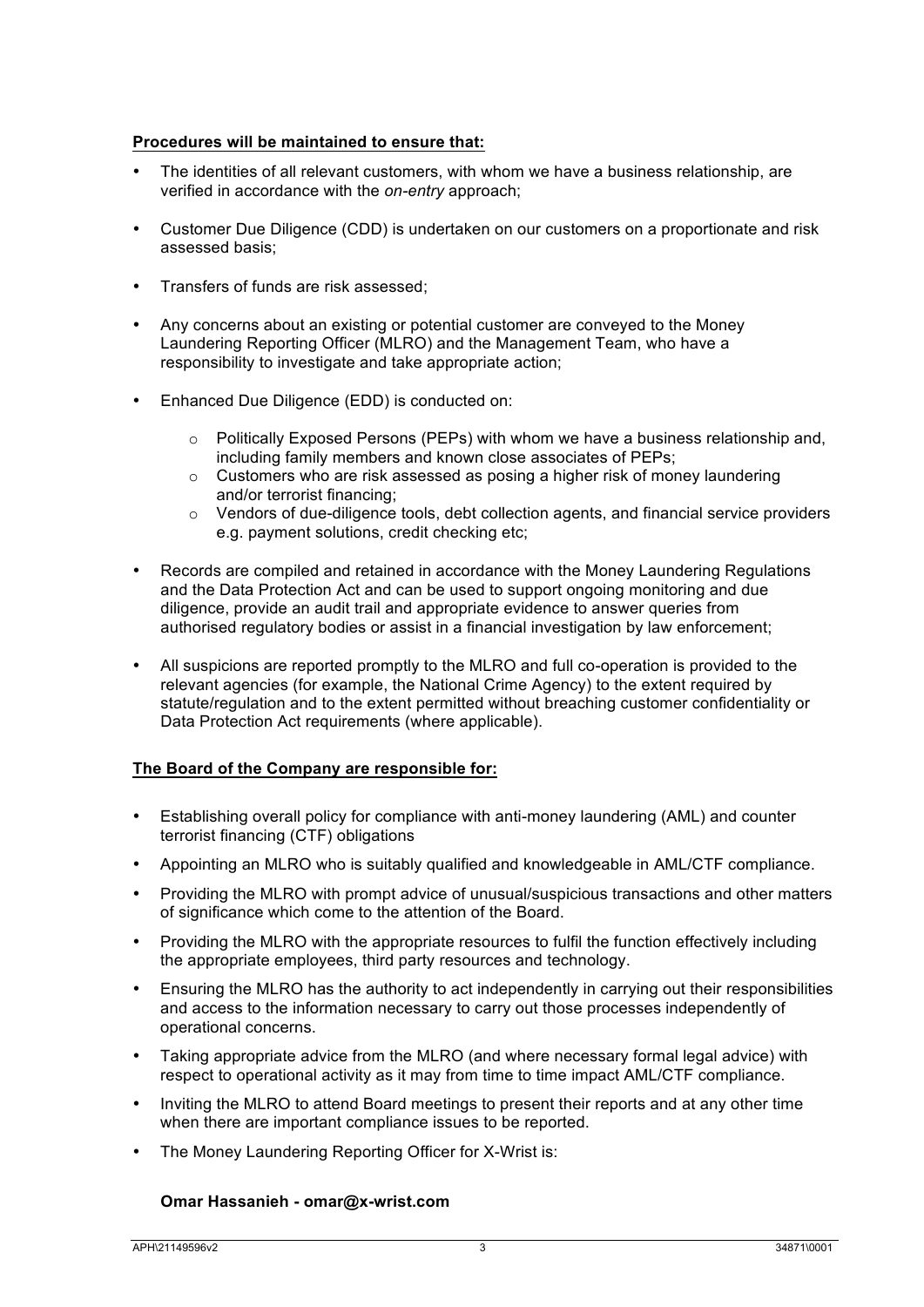# **The MLRO is responsible for:**

- Conducting AML/CTF Risk Assessments. The information contained therein will be used to review and develop policy and procedures that are appropriate for the business.
- Keeping the AML/CTF Risk Assessment under review, revising accordingly to ensure they remain effective and take into account any applicable learnings or guidelines published from time to time.
- Developing and maintaining AML/CTF policies and procedures in line with evolving statutory and regulatory obligations and experience/advice from relevant agencies.
- Developing AML/CTF training and the education of staff.
- Monitoring the effectiveness of the day-to-day operation of policies and controls.
- Ensuring that the Company complies with its stated policies and procedures.
- Engaging the Senior Management Team, providing information and ensuring that AML and CTF are considered throughout all business processes.
- Ensuring appropriate training of staff is delivered in accordance with the requirements of their role, both at induction and an ongoing basis.
- Keeping themselves informed and updated with new money laundering and counter terrorism requirements and developments.
- Being the central point of contact between the Company and external agencies in respect of any specific money laundering/terrorist financing investigations.
- Managing third party, money laundering and counter terrorist financing prevention and compliance enquiries.
- Appropriate reporting to the Board.

### **All reports of Suspicious Transactions must be sent directly to the MLRO.**

### **Employee Participation**

The Company's employees are the "First Line of Defence" against money laundering and terrorist financing. **All employees are responsible for**:

- Remaining vigilant to the possibility of money laundering and terrorist financing;
- Attending compliance training.
- Reporting to the MLRO their concerns which cause them to know or suspect a customer is money laundering, supporting terrorism, spending the proceeds of crime or is engaged in illegal activities.
- Compliance with AML/CTF policy and procedures in respect of Customer Due Diligence, client identification, client monitoring, record keeping, vigilance and reporting.

### **Education and Training**

• Where pertinent, employees will receive AML/CTF training as soon as is practicable during their induction and thereafter, as and when necessary and appropriate, to ensure their proactive participation in minimising the risk of the Company being used for the purposes of laundering money, terrorist financing or spending funds associated with criminal activity.